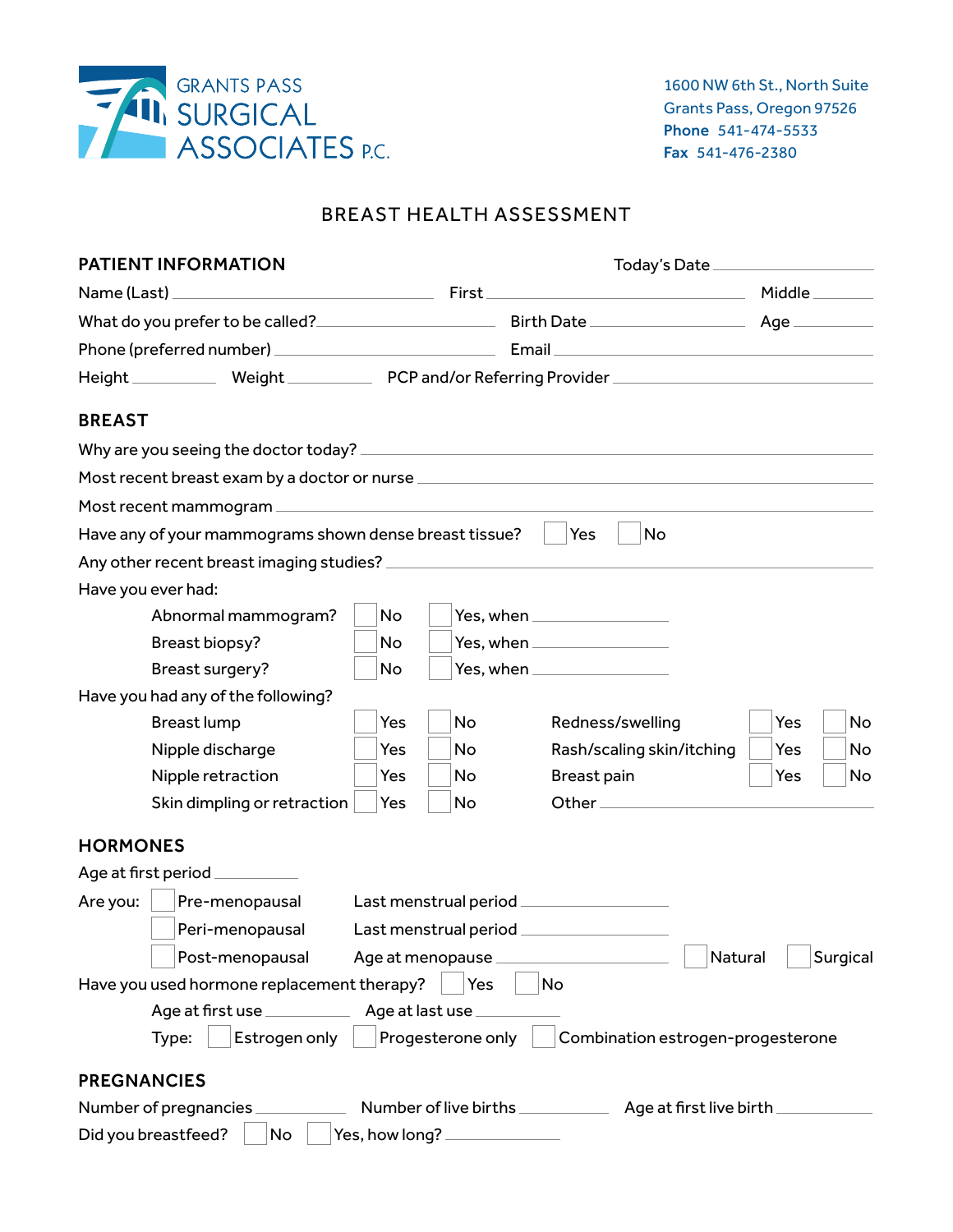## Grants Pass Surgical Associates, P.C. BREAST HEALTH ASSESSMENT

| Name <sub>-</sub>                                                                | DOB.                                                    |                                           |  |  |
|----------------------------------------------------------------------------------|---------------------------------------------------------|-------------------------------------------|--|--|
| <b>CANCER</b>                                                                    |                                                         |                                           |  |  |
| Personal history of any cancer?<br>No                                            |                                                         |                                           |  |  |
| Radiation therapy to chest?                                                      | No<br>Yes                                               |                                           |  |  |
| History of collagen-vascular disease like lupus, Sjogrens syndrome, scleroderma? |                                                         | No<br>Yes                                 |  |  |
| <b>SOCIAL</b>                                                                    |                                                         |                                           |  |  |
| How much alcohol do you drink?                                                   |                                                         |                                           |  |  |
| Do you use any tobacco?                                                          | No<br>Yes                                               |                                           |  |  |
| Marijuana?                                                                       | <b>No</b><br>Yes                                        |                                           |  |  |
| Other drugs?                                                                     | <b>No</b><br>Yes                                        |                                           |  |  |
|                                                                                  |                                                         |                                           |  |  |
| <b>MEDICAL HISTORY</b> (check all that apply)                                    |                                                         |                                           |  |  |
| <b>Coronary Artery Disease</b>                                                   | Hepatitis                                               | Aneurysm                                  |  |  |
| <b>Congestive Heart Failure</b>                                                  | Cirrhosis                                               | Stroke or TIA (Transient Ischemic Attack) |  |  |
| <b>Atrial Fibrillation</b>                                                       | Pancreatitis                                            | <b>Carotid Artery Disease</b>             |  |  |
| Hypertension                                                                     | <b>Peptic Ulcer Disease</b>                             | <b>Varicose Veins</b>                     |  |  |
| <b>Heart Valve Disease</b>                                                       | <b>Colon Polyps</b>                                     | Leg pain with walking                     |  |  |
| <b>COPD</b>                                                                      | Diverticulosis/Diverticulitis                           | <b>DVT/Blood clots</b>                    |  |  |
| <b>Tuberculosis</b>                                                              | High cholesterol                                        | <b>Pulmonary Embolism</b>                 |  |  |
| Asthma                                                                           | <b>Diabetes</b>                                         | <b>Bleeding disorder</b>                  |  |  |
| Blood in stool                                                                   | <b>Renal Disease or Failure</b><br>Anemia               |                                           |  |  |
| Constipation                                                                     | <b>Rheumatic disease</b><br>Kidney or Urinary Infection |                                           |  |  |
| Diarrhea                                                                         | <b>Thyroid Disease</b><br>Osteoarthritis                |                                           |  |  |
| Irritable Bowel Syndrome                                                         | Depression or Anxiety<br>Osteoporosis                   |                                           |  |  |
| Crohn's Disease/ Ulcerative Colitis                                              | <b>Seizures</b>                                         |                                           |  |  |
| GERD/Heartburn                                                                   | Glaucoma                                                |                                           |  |  |
|                                                                                  |                                                         |                                           |  |  |
| <b>ALLERGIES</b>                                                                 |                                                         |                                           |  |  |
| Allergies to medications                                                         |                                                         |                                           |  |  |

# MEDICATIONS

List all medications you take regularly (including prescription drugs, vitamins, herbals, and over-the-counter):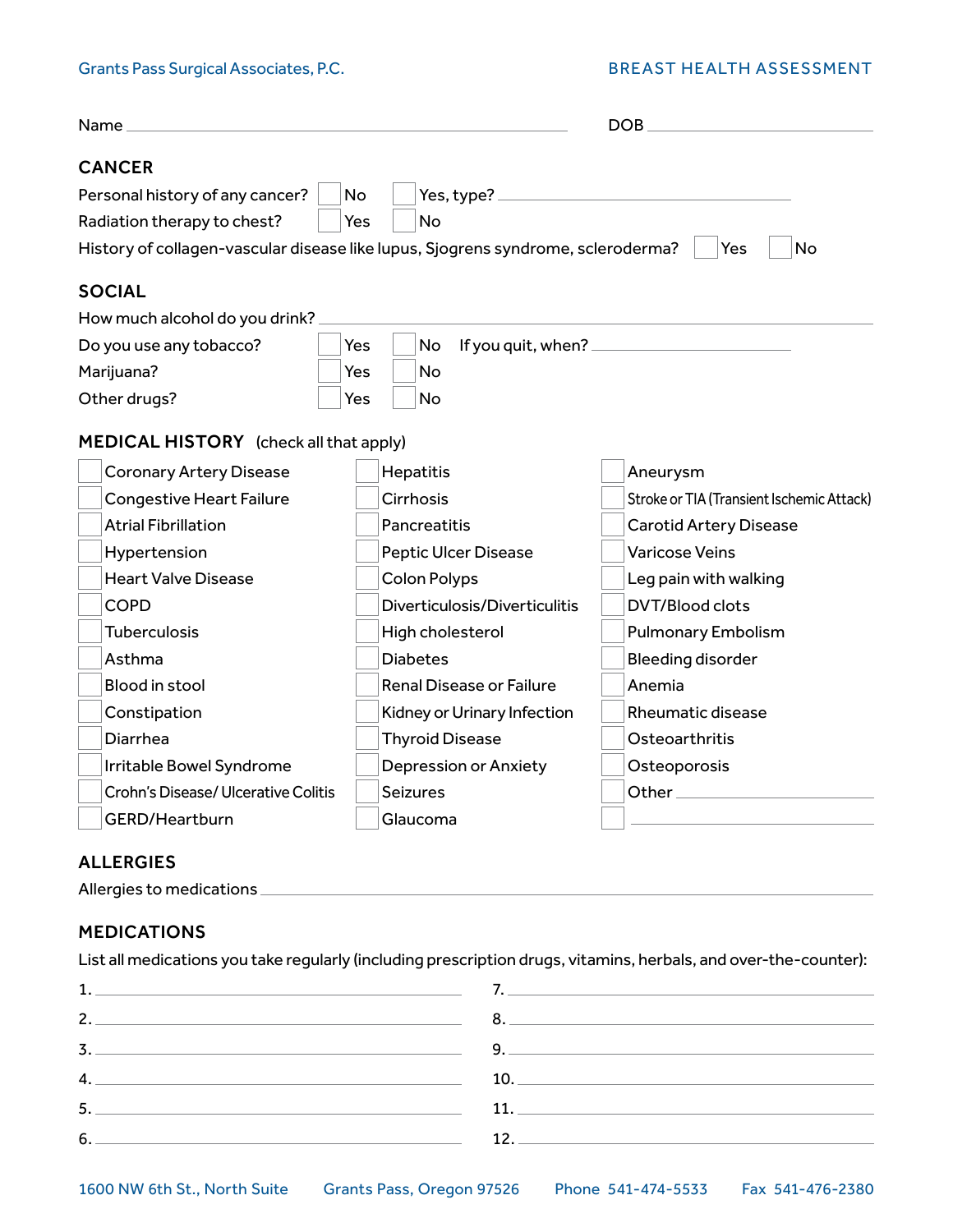## Grants Pass Surgical Associates, P.C. Some BREAST HEALTH ASSESSMENT

| <b>SURGICAL HISTORY</b> (please include approximate date and surgeon/facility) |                 |
|--------------------------------------------------------------------------------|-----------------|
|                                                                                | $\mathcal{A}$ . |
| 2.                                                                             |                 |
| 3.                                                                             | 6.              |

# FAMILY CANCER HISTORY

Please list your family member's relation to you and their age at cancer diagnosis.\*

|                                                           | Mother's Side                                                                                                | <b>Father's Side</b> |
|-----------------------------------------------------------|--------------------------------------------------------------------------------------------------------------|----------------------|
| <b>Uterine Cancer</b>                                     |                                                                                                              |                      |
| <b>Colon/Rectal Cancer</b>                                |                                                                                                              |                      |
| <b>Stomach Cancer</b>                                     |                                                                                                              |                      |
| <b>Small Bowel Cancer</b>                                 |                                                                                                              |                      |
| <b>Brain Cancer</b>                                       |                                                                                                              |                      |
| Kidney or Urinary Tract Cancer                            |                                                                                                              |                      |
| <b>Colon Polyps</b>                                       |                                                                                                              |                      |
| <b>Breast Cancer</b>                                      |                                                                                                              |                      |
| <b>Ovarian Cancer</b>                                     |                                                                                                              |                      |
| <b>Pancreatic Cancer</b>                                  |                                                                                                              |                      |
| Ashkenazi Jewish Decent?                                  | No<br>Yes                                                                                                    |                      |
| Have you or your family members ever had genetic testing? | <b>No</b>                                                                                                    | Yes. results?        |
| diagnosis here:                                           | Is there any other cancer in a family member that is not listed above? Please list their relation and age at |                      |
|                                                           | Do any other diseases run in your family (for example, heart disease, stroke, bleeding disorders)?           |                      |
|                                                           |                                                                                                              |                      |

\* *First Degree Relatives = Mother/Father/Sister/Brother/Children*